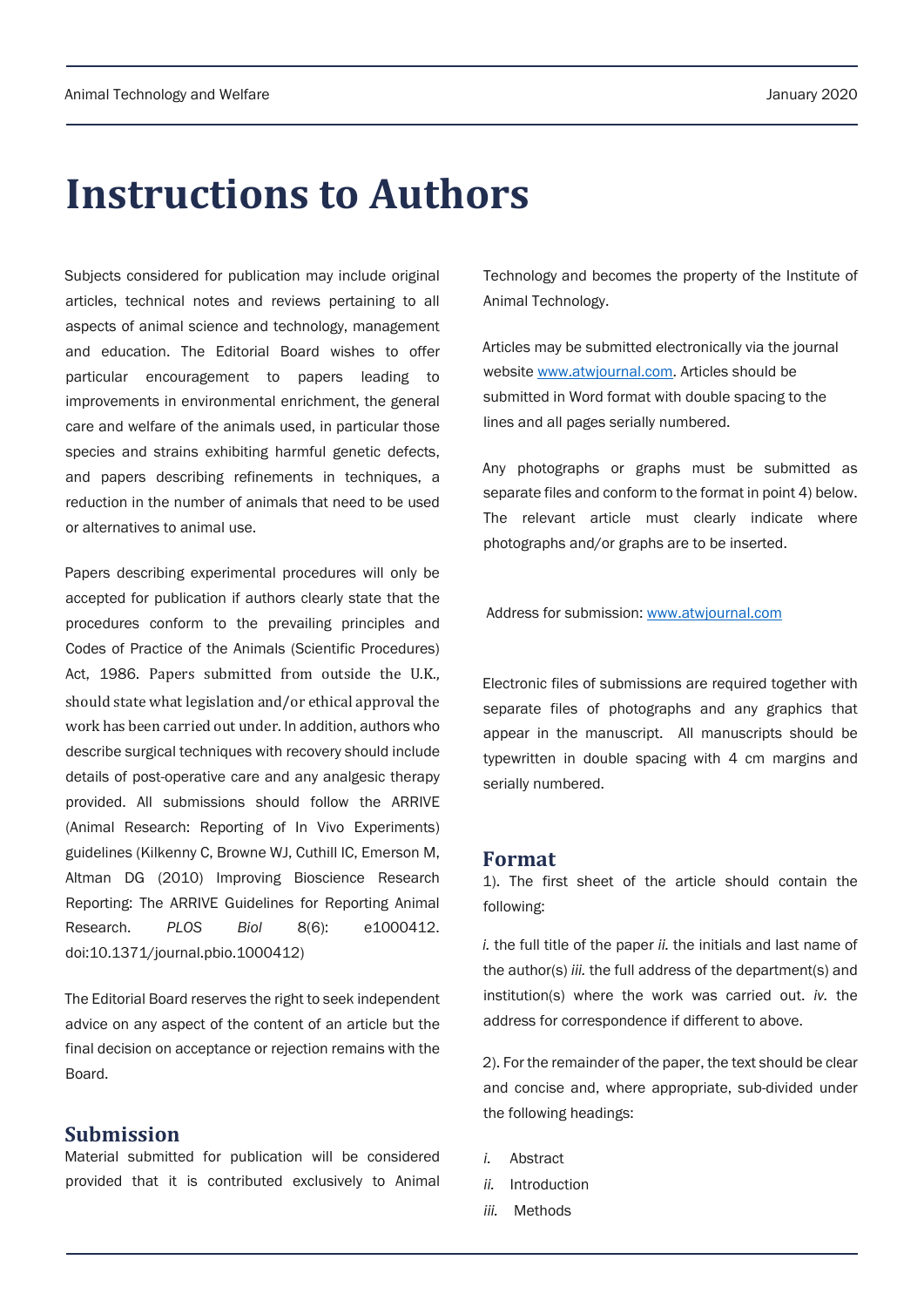- *iv.* Results
- *v.* Discussion

*vi.* Acknowledgements

*vii.* References

3). Measurements should be given in metric units – see *The use of S.I. Units (1969)* British Standards Institution publication and spelling should follow that of the *Oxford English Dictionary*. Abbreviations must be defined in full at their first appearance in the text. The 24 hour clock should be used for times. Words to appear in *italic* type should be underlined. Designation of inbred strains should be in accordance with the *International Index of Laboratory Animals*, 6th edition, compiled, edited and published by M.W. Festing, 1993.

4). Photographs should have clear and well contrasted tone values and be in colour. All illustrations, charts (e.g. histograms and graphs) and photographs should be submitted separately with a number corresponding to the order in which it appears in the text *e.g.*, Figure 1, and an arrow pointing to the top.

Illustrations, charts and photographs supplied should be in JPEG, TIFF or EPS formats and have a resolution of no less than 300dpi.

5). References: Only essential references should be included. Authors are responsible for verifying them against the original source material. ATW uses the Vancouver referencing system: references should be identified in the text by superscript Arabic numbers e.g. 12 after any punctuation and numbered and listed at the end of the paper in the order of when they are first cited in the text. Automatic numbering should be avoided. References should include the names and initials of up to six authors. If there are more than six authors, only the first three should be named, followed by *et al*. Publications for which no author is apparent may be attributed to the organisation from which they originate. Simply omit the name of the author for anonymous journal articles – avoid using 'Anonymous'.

References should be set out as follows:

Journals:- Surname and initials of author(s) (date), title of article. Name of journal in full, volume number, first and last page numbers.

e.g. Saigeman, S. (1998). Environmental enhancement of cats – what? why? how? *Animal Technology*, Vol 49, No.3, 145-154.

Books:- Surname and initials of author(s) (date), title of book. Name of publisher, Town of publisher.

e.g. Flecknell, P.A. (1987). Laboratory Animal Anaesthesia. Academic Press, London.

Chapter from a multi-author book:- Surname and initials of chapter author(s) (date), title of chapter. In: title of book (surname and initials of book editors). Name of publisher, Town of publisher, first and last page numbers of chapter.

e.g. Gregory, J.A. (1985). Principles of Animal Husbandry. In: *Laboratory Animals – An Introduction for Experimenters.* Second Edition. (Tuffrey, A.A.). John Wiley & Sons Ltd., Chichester, 87-105.

Papers accepted for publication but not yet published should be included in the list of references followed by '(in press)'. Papers in preparation, personal communications and unpublished observations should be referred to as such in the text only.

#### **Content**

Papers describing procedures involving the use of animals should always include full details of the animals and husbandry conditions used. These would be as follows:

#### *Animals*

Species Breed or strain Sex Age and weight at start of procedure Genetic status: inbred; outbred; hybrid; mutant Source Microbiological status: conventional; specified pathogen free (define which pathogens animals are free from); gnotobiotic (define which microorganisms are present)

Quarantine or acclimatisation period

#### *Husbandry during procedure*

Type of housing: material; size; cage type if relevant